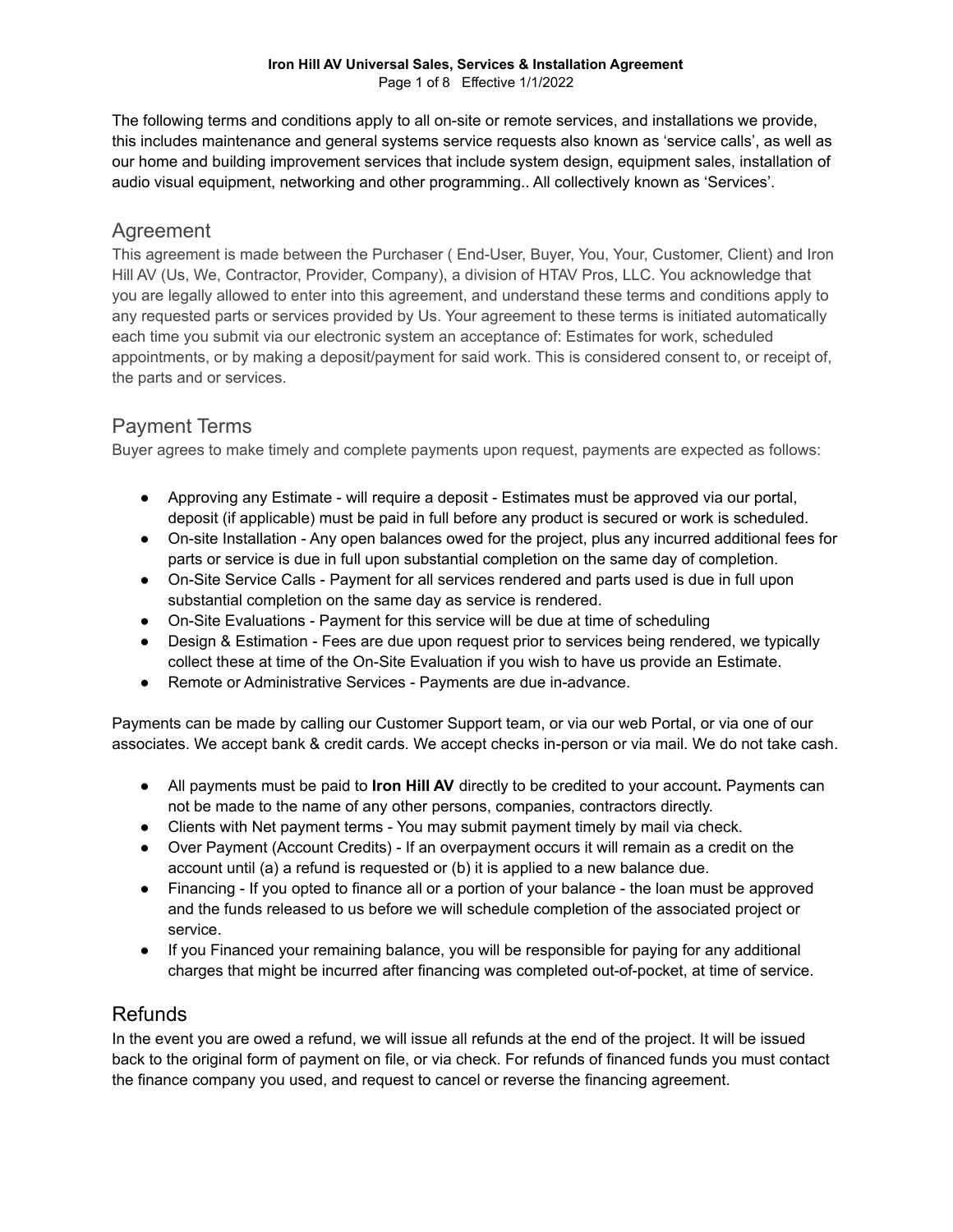### **Financing**

All offers of finance are offered by 3rd party services, Iron Hill AV assumes no responsibility for these offers and can not be held liable for any action or inaction on the 3rd parties part. Loans can not be modified by Iron Hill AV. Loans are subject to credit approval. Your terms may vary. See the specific lenders agreement for complete loan offer details. See your Estimate for finance options & instructions.

### Cancellation and Termination

Both parties have a 'Right To Cancel'. To do so you must contact our Customer Support in writing via email. The following terms will apply to all terminations and cancellations:

#### Request to Cancel within 72 Hours of approval -

- You may terminate this agreement in its entirety within 72 hours of submitting your approval and receive a full refund of any monies paid as a deposit toward the same project, **less a %5 fee**.
- If any portion of monies paid was financed, you can contact the finance company directly for cancellation or refund of that portion.

#### Requests to Cancel after 72 hours of approval but *prior* to commencement of work -

- You may cancel your order prior to work commencing, or delivery of products, for a refund of any amount paid to date for this project, less a **cancellation fee of 8%** of the total project price.
- Special Order or Customized Products are not returnable or cancellable. The full price of these items will be deducted from the amount to be refunded, products will be delivered without install.
- If any portion of monies paid was financed, you can contact the finance company directly for cancellation or refund of that portion.

### Request to Cancel *after* work has commenced -

- You may initiate a 'stop work order' at any time, and cancel the remaining work to be completed for this project, for a prorated refund of any monies paid to date. This will be calculated as - less the amount of any labor already provided, any fees associated with stopping the project, and the price of any products already permanently installed or programmed.
- Special Order or Customized Products are not returnable or cancellable. The full price of these items will be deducted from the amount to be refunded, products will be delivered without install.
- A **cancellation fee of 15%** of the total original project price plus any subsequent Changer Orders fees or add-on items will be accessed after the work has been officially stopped, this will be deducted from any refunds owed. In the event your original deposits are not sufficient to cover the final balance due after all fees are calculated, you will owe the difference.
- If any portion of monies paid was financed, you can contact the finance company directly for cancellation or refund of that portion.

### Iron Hill AV Right To Terminate

- We may terminate this agreement in part or in-full, and consider the Scope Of Work complete, at our option, any time without penalty to us or the purchaser. And refund to the purchaser, a prorated amount not less than the amount of labor or materials prepaid but not delivered to date. Any monies owed to Us, will be due immediately upon request.
- If we decide to terminate this agreement due to negligence or breach of this contract by the purchaser, a **cancellation fee of 18%** of the total project price including any fees or add-on charges incurred during the project prior to the termination will be accessed after the work has been officially stopped. Any remaining balance owed will be refunded to the purchaser per our refund terms.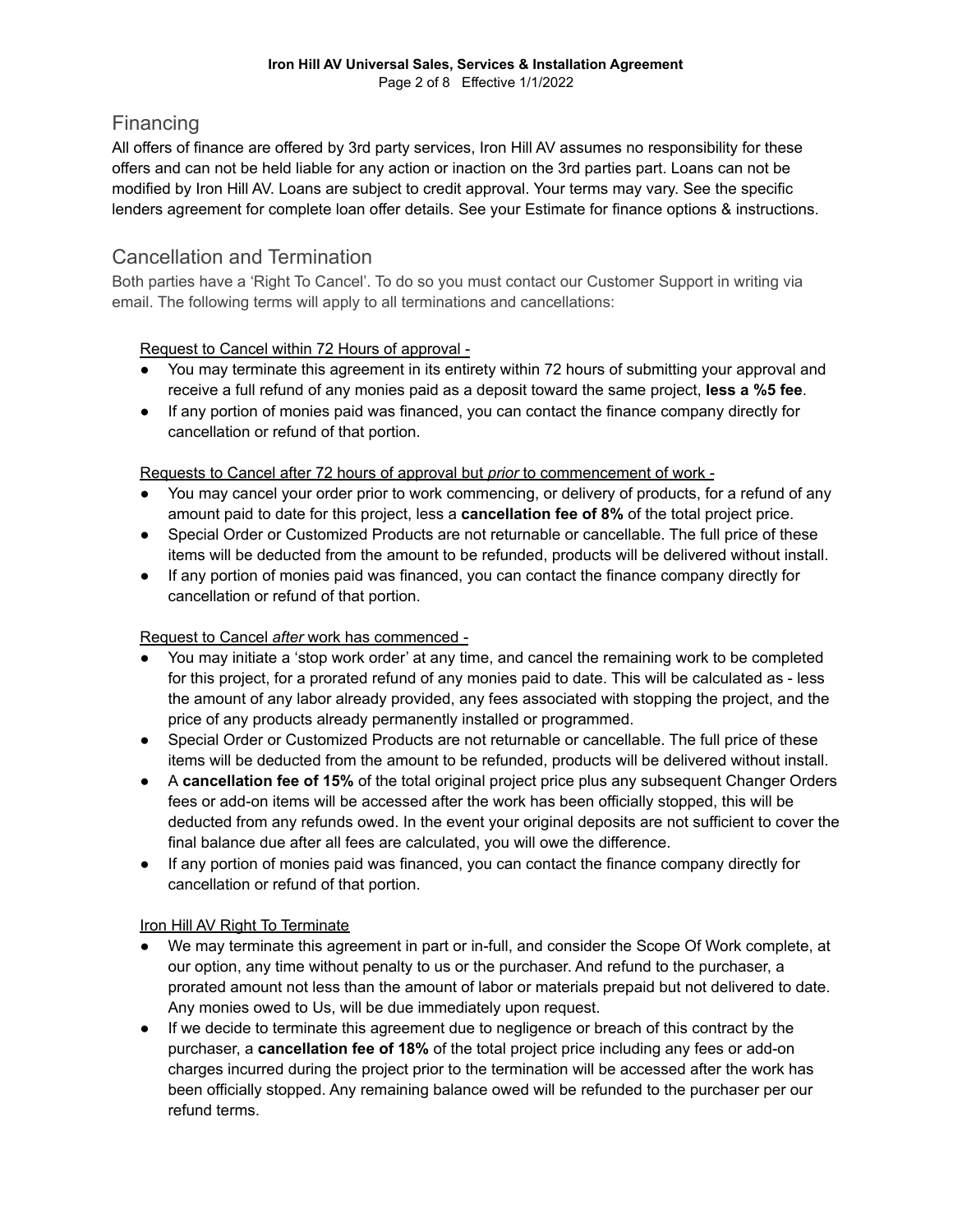## Contract Amendments (Change Orders / Exchanges)

Changes or additions to the Scope of Work or Products may be allowed at management discretion - this is defined as any change or addition to the originally approved scope, product or services described in the Estimate. This is known as a Change Order, once the client approves, the additional parts & labor costs will be added to the final balance of the associated project. **Change Order fee of 5%** of the change total.

Product changes that require us to order new products may require additional deposits be made by the purchaser to secure the new items. Any remaining fees or credits due for the difference will be adjusted in the project's final balance due. Purchaser must submit a Change Order request in writing to Customer Support or in-person to our associate. Exchange of product may incur a **Restocking Fee of 10%** of the item price. Once items are permanently installed they may not be able to be returned or exchanged.

## Contract Amendments (Extenuating Circumstances)

In the event, due to circumstances beyond our control (such as global supply chain delays), we are unable to deliver product(s) or services that would normally be required to complete a project and collect for any final payments due, we may invoke our Right to Terminate the agreement. This will end the project and the Scope Of Work will be considered satisfied, per our Right To Terminate terms as noted above. Any balances owed to Us will be due upon request, and any balances owed the purchaser will be refunded. The purchaser may at their option arrange to have the remainder of the project completed at their cost as a separate new project at a later date once products or services are available, or circumstances change. Whenever possible, we will make every attempt in this situation to leave the purchaser with a functional, albeit possibly limited, but usable system or solution.

## Product Purchase & Availability

Your approval of the Estimate that includes products, or any Change Order for any product additions or exchanges, is considered the purchase date of those products. This is the final agreed upon price for that item(s), we do not adjust prices post purchase.

In the event major products become unavailable after approval of Estimate or Change Order we may offer alternatives like items to the purchaser, the purchaser has final approval, and will be responsible for any increase in purchase price. The purchaser is eligible for a refund for the difference of price if the replacement item is of lesser value. For non-major components we reserve the right supply alternate like equipment with the same or better specs without notice.

Product delays due to supply chain problems may occur, these delays may extend our delivery times. We can not be held liable for any project delays or costs incurred because of this, you will have the option to select an alternate product or postpone the install of the particular item till a later date (additional install fees may apply for additional visits).

### Authorization To Do Work

Your acceptance of the agreement is your authorization that you are the property owner, or have obtained the approval of the property owner, and have the legal ability to enter into this agreement for the work as outlined in the Scope Of Work with Iron Hill AV. And you authorize us to complete that work as outlined.

You understand and agree that someone over the age of 18 who can make decisions and payments for these services must be onsite and available at all times while our associates are onsite, unless a specific agreement is reached prior. No exceptions. We may leave the job site as-is if no one is available whether work is completed or not. You will be responsible for all charges up to that point and will be responsible for any new charges for return visits you may request to complete any prior work that was left unfinished.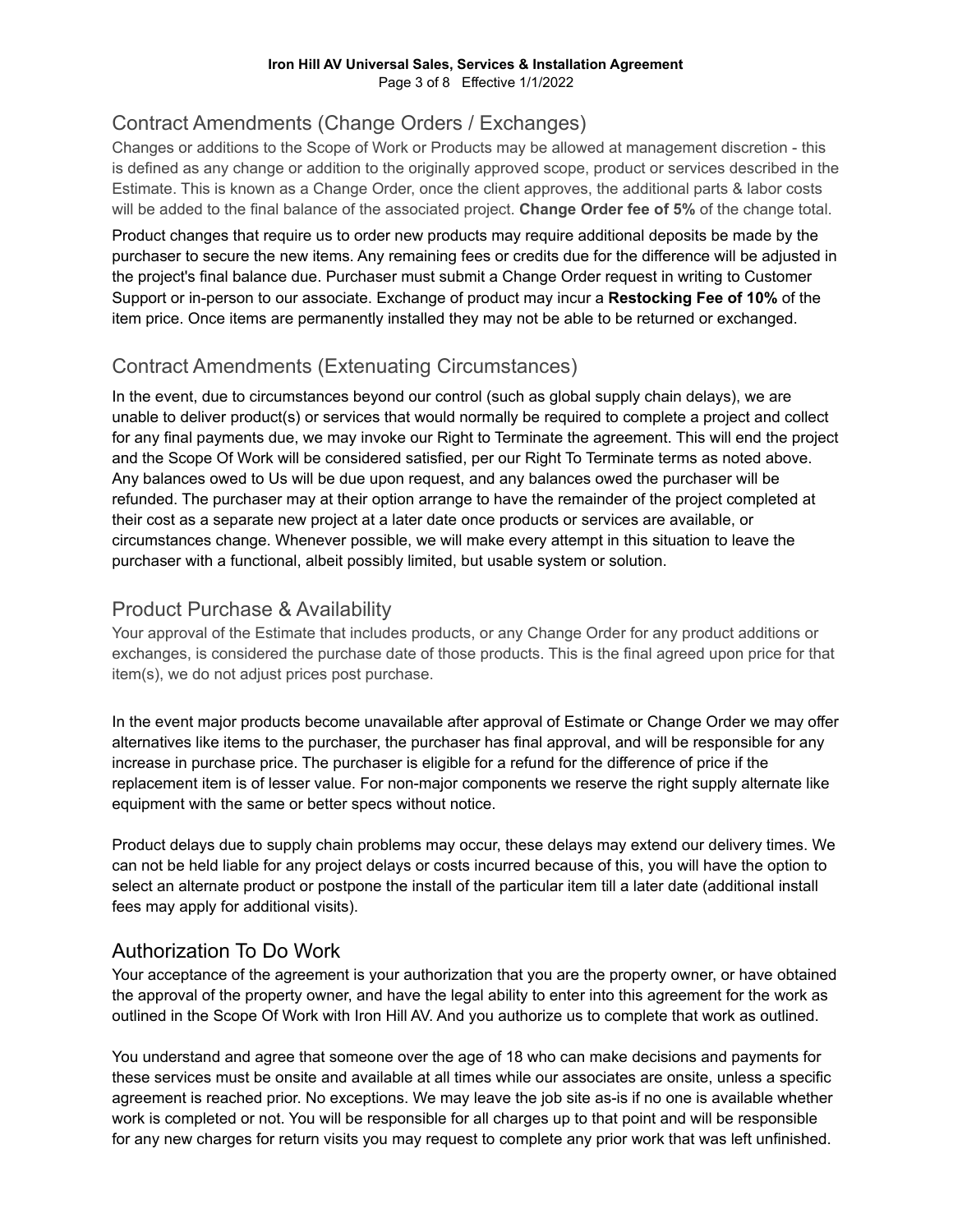## Overview of Work To Be Performed

Unless specifically noted on the Estimate, or on a separate document attached to the Estimate, all the details for each job will be outlined as a Scope of Work on the Estimate provided. No other documentation, email, or conversation will constitute an alternate scope in addition to or in lieu of the scope written on the Estimate, unless accepted in writing by us. If a change order is submitted it will be attached to the original order or the original scope will be updated accordingly.

## Out-of-Scope Work & Discovered Problems

If you are providing any other systems, parts, or services for us to interconnect your new system or services as part of the Scope Of Work. Or even just connecting new products to services such as your network, or internet connection. It is your responsibility to verify these systems and services are properly working at the time we provide our services to you. We assume when we prepare a Scope of Work where our supplied system needs to connect to or interact with other systems that they are fully and properly functional, unless the owner indicates otherwise. In which case we would recommend a separate service to correct that prior to our originally contracted work beginning. If it is an Out-of-Scope issue, we are not responsible for the servicing of it.

In the event we discover issues during installation or servicing of a system that these 'other' pre-existing services or systems are not properly functioning or performing to the extent it interferes with our ability to complete our original contracted work properly, this will cause a situation where we may need to stop the scheduled work till the problem is resolved. Diagnosing and correcting the issue(s) is considered out of Scope, and will incur additional charges from us, if it is an item or system we are able to help with.

## Use of Premises During Construction

We require reasonable unrestricted access to the site as needed to complete our work. And use of electrical outlets, restroom facilities, immediate loading and unloading areas, and parking throughout the project. It is your responsibility to advise us prior to work commencing any neighborhood ordinances.

Any applicable keycards, pass or pin codes for doors or gates, keys, etc. needed to access work areas or to gain entry to and from the parking areas or building should be given to our associates when they arrive.

### Contractors and Trade Partners

On occasion, and at our option, Iron Hill AV may employ trusted contractors or trade partners to assist our employees on-site and to complete certain phases of a project.

### Project Management

Larger projects often require coordination between Us and other trades, because of this additional labor time beyond the Estimated time needed to complete the Scope Of Work may be required. If your Estimate does not already include a line item for Project Management fees, you may incur additional charges for additional time associated with project management time. You will be asked to accept these additional charges if they arise, and they will be added to your final balance due.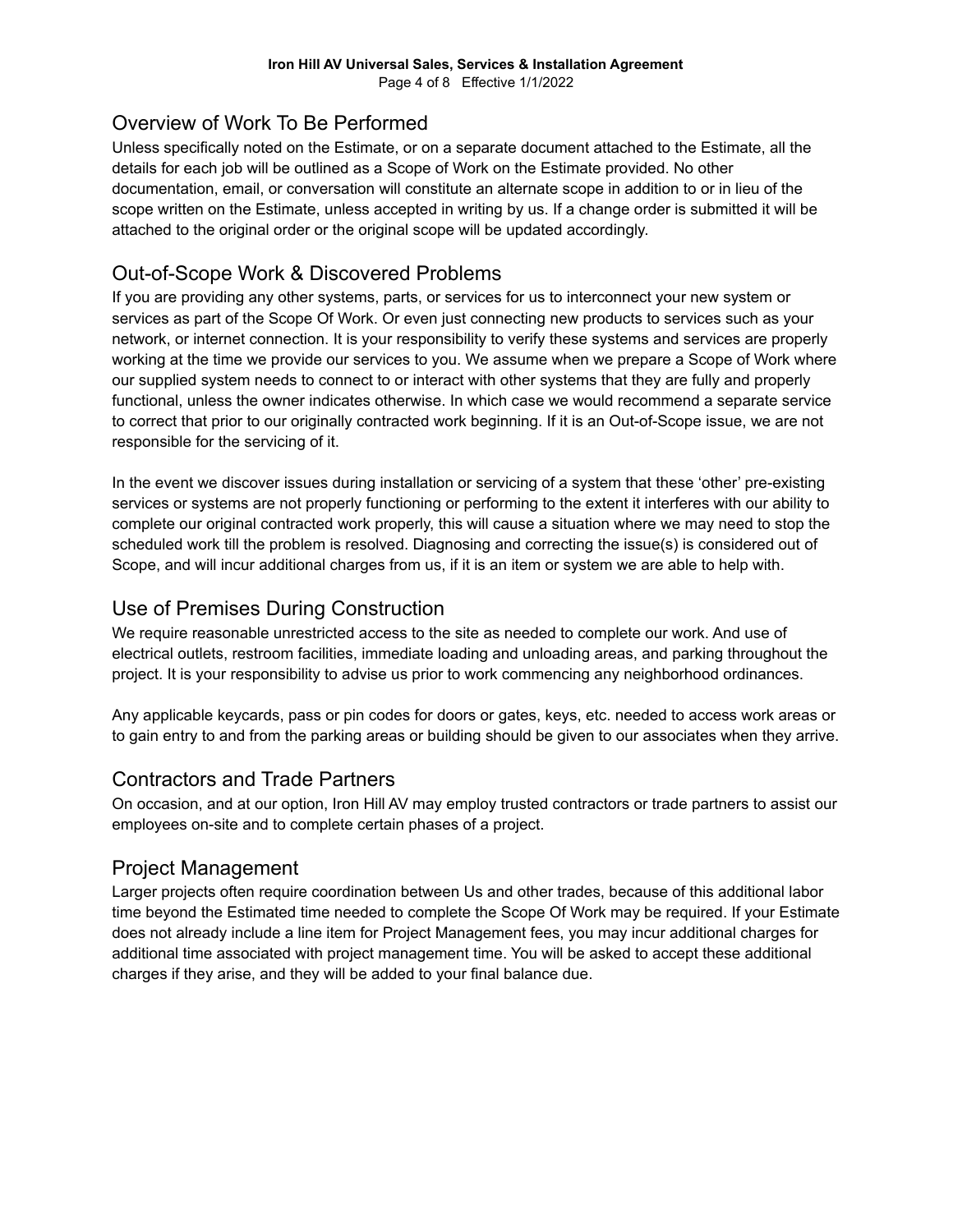## Time Period

A Project will commence once all or enough necessary products and supplies required for the project are ready for delivery, on the date we approve, and that is agreed upon by the Purchaser. The project will end when the Scope Of Work has been satisfied.

# Materials & Equipment Damage or Theft

Any equipment and material theft or damage that occurs after we have delivered products to a jobsite is ultimately the responsibility of the purchaser. We are only responsible for damage or loss directly caused by or at the direct fault of its employees, contractors, and associates.

## Working Regulatory & Safety Requirements

It is the responsibility of all trades to provide a safe workplace for our associates, and other trades on site. Thus we may need to obtain any necessary permits or inspections pertinent to the completion of our part of the project to insure we are compliant. To that extent, we may require safety or permit documentation to be supplied to us before beginning any work. If it is determined that we need to obtain additional permits, or safety compliance, or prepare drawings that were not already determined ahead of time, then those charges for such will be additional and be incurred by the purchaser. This will be paid before any work continues. We reserve the right to stop work anytime without penalty to us, if we see fit that the work site is not in compliance with local, state or federal, or governing safety council mandates.

## Data Usage & Confidentiality

Confidential Information refers to any data or information relating to the Client, whether business or personal, which would reasonably be considered to be private or proprietary to the Client and that is not generally known and where the release of that Confidential Information could reasonably be expected to cause harm to the Client.

We agree that we will not disclose, divulge or reveal, report or use, for any purpose, any Confidential Information which our associates may obtain, except as authorized by the Client or as required by law. The obligation of confidentiality will apply during the Term and will survive indefinitely upon termination of this Agreement. We have in place physical, electronic and managerial procedures to safeguard your information.

To that extent, we may use non-personally identifiable information as follows:

- For the purpose of general marketing, advertising, tracking, analytics, such as photos or descriptions of work completed.
- We may temporarily or permanently store information, such as IP addresses, device credentials, network usage data, etc for the purpose of monitoring and remotely accessing your network or devices for the purpose of upkeep and maintenance.

Some products we provide or install may have their own data, privacy, and usage agreements. We take no responsibility for these 3rd party agreements between you and the manufacturer.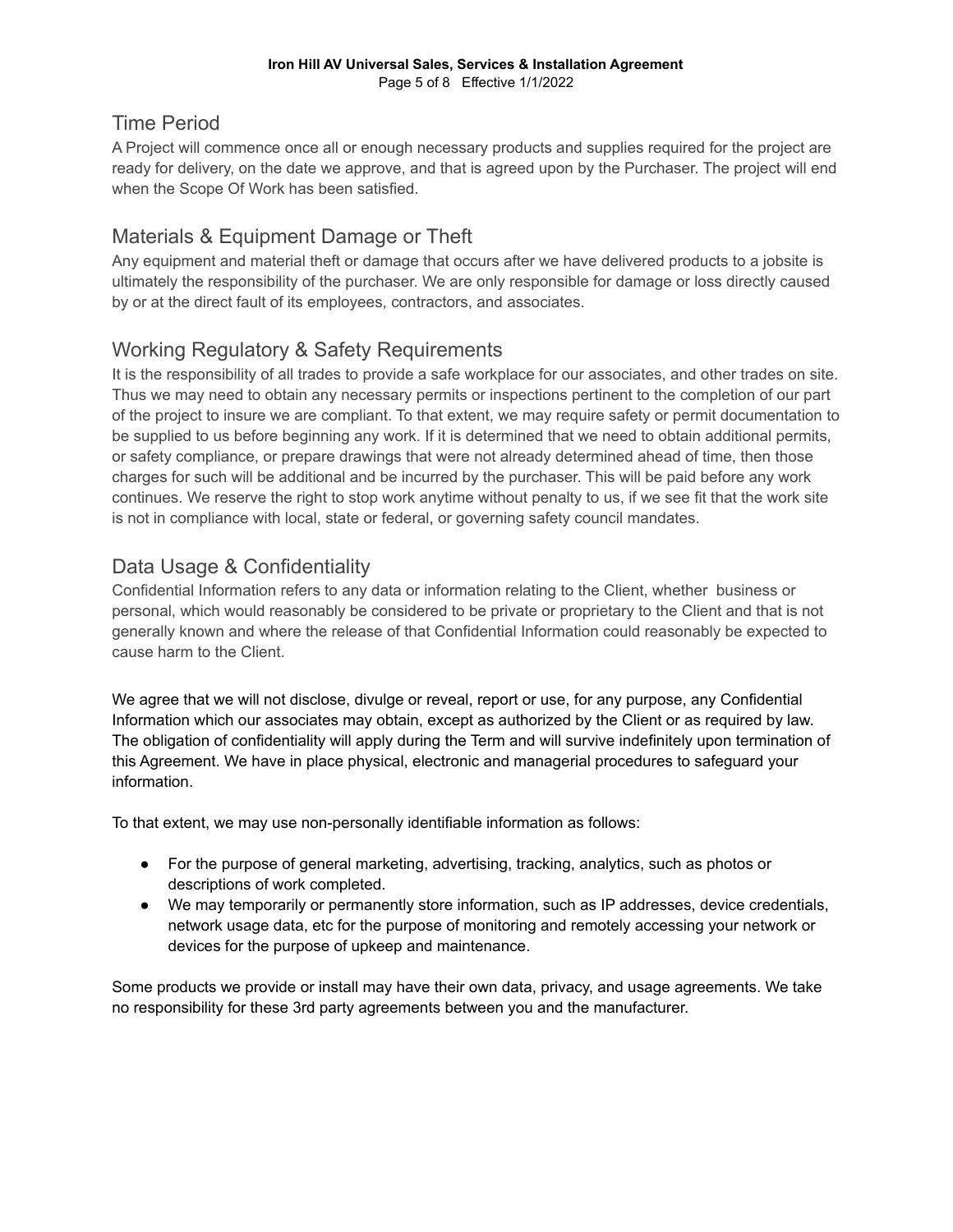#### **Iron Hill AV Universal Sales, Services & Installation Agreement** Page 6 of 8 Effective 1/1/2022

### Property Damages

We will cover the reasonable price to repair or replace any damage that is considered by us to not be something that occurs during the normal course of the work being completed. This includes major chips, cracks, scratches, dents etc that were directly caused by us or our tools.

What we do not cover is anything considered to be inevitable or acceptable based on the work being performed, in the immediate work area, this includes:

- Light soiling or debris on flooring or dirt or scuffs on painted or finished surfaces where the surface can be easily clean or touched-up.
- Patching of holes cut in surface for accessing or running wiring, as per the scope of work
- Any surface that is commonly accepted as inherently fragile or difficult to work with, such as real or artificial stones, glass, plaster, or other specialty covered or coated surfaces.

Damage claims must be submitted to us in writing within 72 hours of completion of service for consideration. We may choose a professional of our choice to assess the damage independently before any decision is made. Coverage is at our discretion.

### Guarantees and Warranties

We provide coverage for the services we render only. All other coverages are optional, or offered directly by the individual manufacturers of the products supplied.

#### Workmanship Guarantee

Coverage is included with each project agreement at no charge and it covers all reasonable labor costs for any physical installation or programming issues that need to be resolved for a period not to exceed 90-days immediately following the completion date of the applicable service. In the event a product we supplied during the service becomes damaged as a direct result of our faulty workmanship, then we shall cover the reasonable costs associated with correcting that problem at our discretion.

This coverage is void if any person or company not associated with Iron Hill AV removes, moves, modifies, reprograms, otherwise alters our work in any way during the 90-Day period. This coverage does not act in lieu of any product warranties, and does not protect against defective products provided by us.

In the event we determine upon inspection a complaint against our workmanship is not in fact a problem of our workmanship we reserve the right to then charge the current service rate for the on-site service time.

#### Product Warranties

All products installed are covered by their individual manufacturers supplied warranty. Product warranties are not supplied or handled by Iron Hill AV. Unless specifically noted on your receipt, the materials and products provided by Iron Hill AV are new and include all applicable full manufacturer warranties. Refer to each individual product(s) warranty declaration for complete details. Warranty assistance is not specifically included with your purchase, unless a separate optional support plan is purchased. Otherwise warranty facilitation provided by us will incur our regular service fees where applicable, and we will pass through any other fees not covered by your products warranty - such as removal and reinstallation labor, shipping and packaging fees, etc.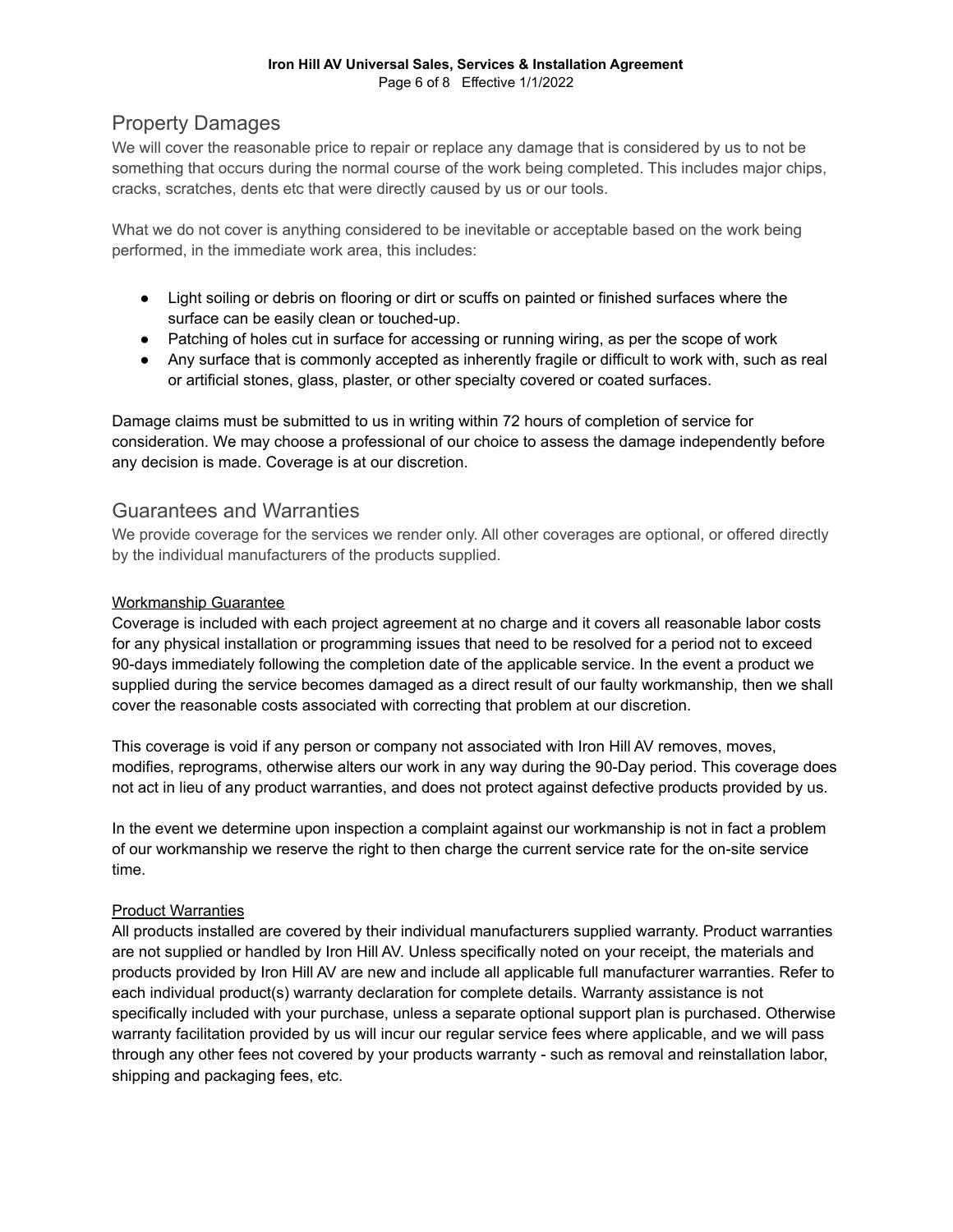### Disposal & Recycling Notice

#### Equipment Disposal & Recycling

We do not take old equipment and contact your local Solid/E-Waste authority for your local options.

#### Equipment Packaging Disposal

Removal of packaging is not included unless specifically noted in the Scope Of Work. Fees Apply for disposal/recycling of packaging materials, and is offered at discretion of management.

### Regulatory Notices

#### Broadcast Transmissions

There are strict FCC regulations governing the operation of wireless devices, Microphones, Wifi Transmission, & FM transmitters. It is ultimately the sole responsibility of the owner/operator to ensure continued conformity and obtaining any subsequent required registrations, permits, or licenses to operate the equipment legally after installation.

#### Content Playback

Your equipment installation does not include any licensing for public playback of content. There are strict rules regarding playback of copyright content in public. While we install devices and systems that are capable of obtaining and playing back unlicensed content, the end-user is responsible and liable for that content that is actually played back, and for obtaining the proper licensing for such playback.

#### Product Safety Conformity

Regardless of the items sold, installed, serviced by us to you. We can not insure all products will conform to local and federal regulations indefinitely. We can not be held responsible if any item becomes non-conforming due to any legislative or regulatory changes during or after the time we provided the items or services.

#### **PCI Compliance**

PCI compliance is a systems wide self-assessment process the system owners must take on themselves. While we may offer professional advice as to which products and or system designs will be best for compliance, we are not responsible for the compliance itself, or the level of compliance a system may ultimately provide or not. With constantly changing compliance best practices, it is impossible for us to foresee future needs, and thus equipment may need to be updated or upgraded periodically to stay in compliance, at the owner's cost. We may offer as an optional service a systems review, this review and report would only serve as a guide and recommendations to help the owner improve their PCI compliance best practices, and expose any potential gaps or threats due to poor internal practices.

### Optional Service or Support Agreements

We may offer Service or Maintenance plans to you for additional coverage after-care for your purchase. These plans are completely optional, and carry their own terms and conditions separate from this agreement. Please refer to that plans documentation included with your plan purchase for full details.

### Ownership Of Intellectual Property

Iron Hill AV may produce custom project designs such as standard drawings, advanced system drawings, as well as custom programming (the "Intellectual Property") for potential projects. And it shall remain the exclusive property of Iron Hill AV until such time a deposit to commence the associated project is made. We will transmit standard drawings upon request after deposit. However, advanced system drawings and custom programming files are only available after final payment, upon request.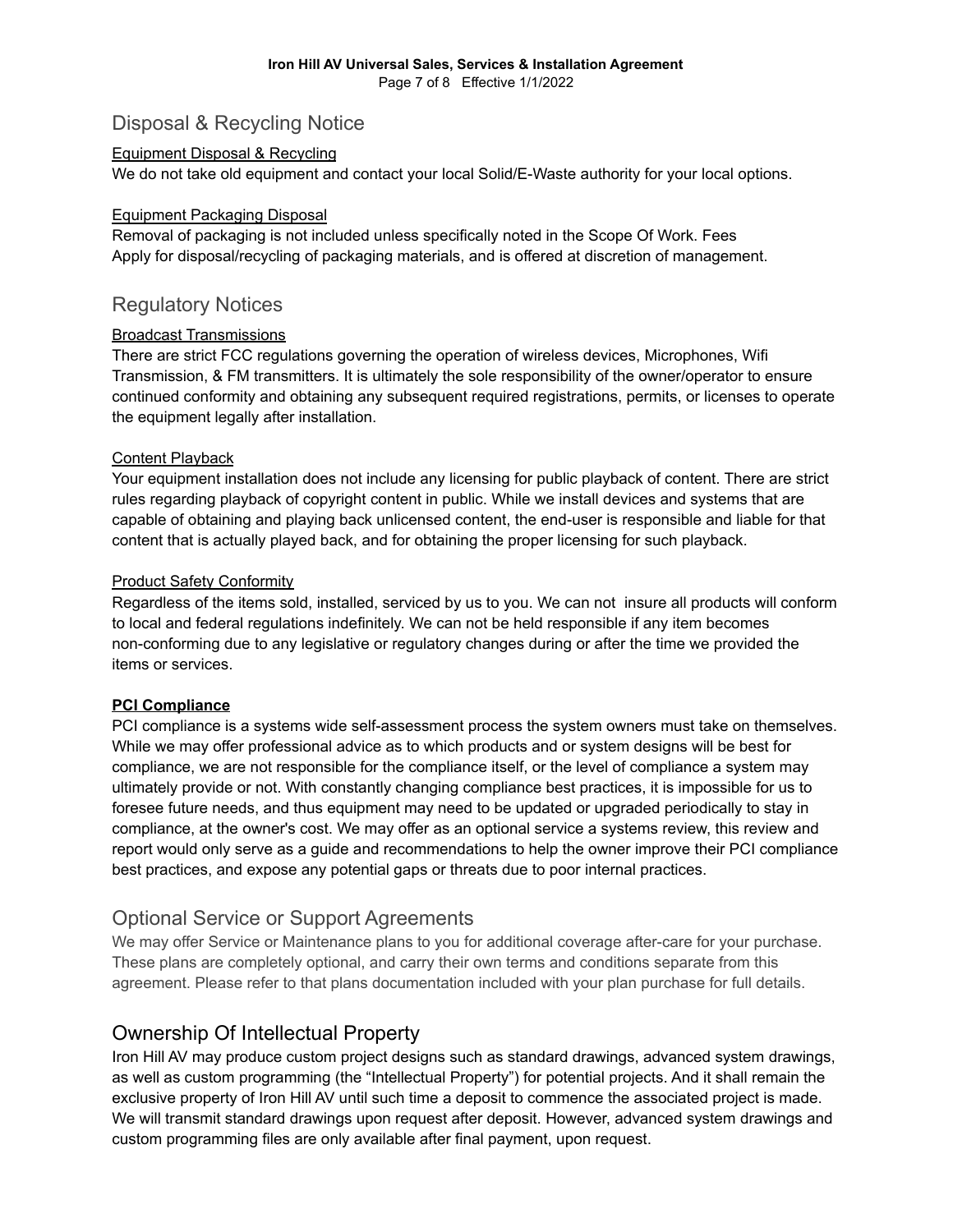### **Services Specific Terms**

### Service Call Billing

Service Calls (Time and Material or Repair type visits) are billed at our current hourly rate, with a minimum initial charge that includes arrival, inspection, and 30 minutes of onsite service. This initial minimum charge is required per visit. Each subsequent hour after is billed at our normal hourly rate. All Service Calls are chargeable visits unless specifically and explicitly explained to you at time of scheduling. These would be Call-Back Services and are free, this 'Call-Back Service' is also known as our '90-Day Workmanship Guarantee', see *Guarantees and Warranties* section for complete details.

### Device Replacement, Parts & Repairs

We may offer facilitation of warranty services on your behalf for certain brands. This is offered as a courtesy to you, by us, as part of your purchase. This typically means we will take care of the part or service request on your behalf with the manufacturer, and follow up on the approval for the warranty claim process for any qualifying product. In all cases you will pay all applicable shipping, service fee for our time, or other fees to us that we incur that are not covered by your product warranty explicitly. It is standard that manufactures do not cover **any** costs outside of the actual repair and return shipping of the item to you or us. All other fees will be your responsibility. Our standard service call rates apply for each visit, you can contact us for a complete up to date list of brands, coverages, and fees.

\*While for some brands we may replace parts - we do not offer electronic or other specialized component repair services, such as radio or amplifier repair. This service has no cash value or guarantee, and may be declined or rescinded at any time, without notice. We are not liable for the quality of work, or services offered, or rendered by 3rd parties.

### Replacement / Repair Parts Notice

Most product replacement parts may not be returnable once installed or energized, such as projector lamps, regardless of whether or not the item or part purchased fixes the problem.

In the event a device indicates specifically a specific part needs to be replaced or a specific procedure must be performed to correct the problem you are experiencing - that is what we will do. In the event we can not help you, we will advise you to contact the manufacturer directly for further assistance.

\*You will be responsible for payment of parts and services provided by us for any service, upon completion of the service, regardless of whether our services correct the problem or not. Contact our customer support team for complete details on your specific item, or the manufacturer, before approving any work to review all possible options and possible fees that you may incur.

### Remote Management Access

For continued support and service we may utilize special equipment, 3rd party services such as OvrC or Unifi or similar cloud access, to monitor your installed systems components via the internet. In the event you supply your own equipment to be integrated or installed by us, it may be accessed via our monitoring system as well. While this allows for remotely servicing devices and performing fixes and updates, this is a pay service that would still incur standard service fees just like any other on-site services we would perform in person. Some remote service benefits such as owner access to the OvrC Home App for self-help and advanced features such as WiFi control may be limited to only those customers who opt to subscribe to one of our service or support plans.

\*Your purchase of these types of devices is an agreement that we may add these devices to our monitoring system so that we may offer you these additional services. You may opt out of this, see section below.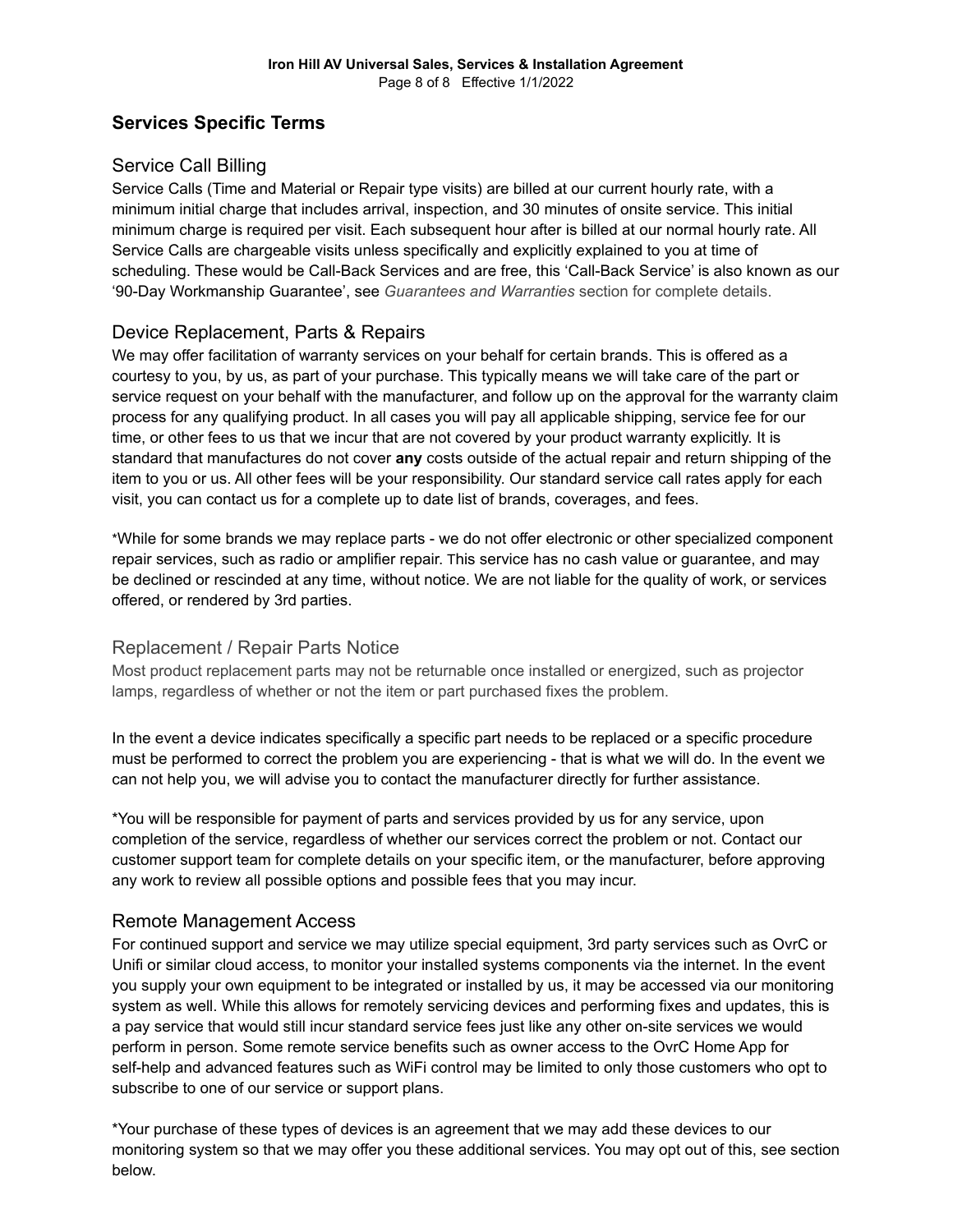#### **Iron Hill AV Universal Sales, Services & Installation Agreement** Page 9 of 8 Effective 1/1/2022

#### Remote Management Opt-Out

Clients who do not wish to have their equipment connected to our remote access services and monitored by us, may opt-out at any time by creating their own appropriate account compatible with the equipment. The equipment owner would need to perform a takeover to transfer each device's cloud access to their own account. These services may or may not charge a fee for the account. Once completed it will prevent anyone else from accessing the equipment.

If you need assistance transferring or releasing devices, we may be able to assist, for a service fee. Please contact our team for assistance for your specific devices.

#### Remote Management Disclaimer

Remote monitoring hardware, software, apps, websites, and portals, collectively 'the service', is offered by Iron Hill AV as-is, these systems are made and operated by 3rd parties, we have no control over the quality of 'the service'. There is no guarantee that remote service abilities will allow us to fix or even diagnose any problems remotely.

We are also not responsible for any unforeseen or unexpected downtimes, malfunctions, errors, or other issues that may result in undesired operation of 'the service'. We can not be held liable for any losses or inconveniences associated with these issues. In the event 'the service' fails and prevents us from providing a remote function we would normally be able to do remotely - We may offer to schedule an on-site service in lieu of the remote option, standard on-site terms and charges will apply to all on-site service visits.

### Rental Equipment & Operators

Commercial clients renting equipment will be bound by the standard applicable terms and conditions of this Universal Service Agreement. However specific terms of rental maybe found on the proposal/quote, and these general terms for rental equipment apply:

Iron Hill AV the 'Owner', rents to You, the 'Renter'. You the 'Renter' rents from Us the 'Owner', subject to the terms and conditions of this Agreement:

We may arrive early to set up and normally remove equipment immediately after presentation, specifically for hourly type rentals. If this is a full or multi-day rental a removal day/time will be determined specifically based on available access to the site, whether during or after the event. In any case we must have clear adequate access to deliver, setup, and remove gear.

The specific details of placement, arrival times, etc. will be outlined on the proposal/quote sent to the responsible party making the agreement/payment. Payment of this quote will act as the official rental agreement, and agreement to all the terms and conditions held within the quote and this Universal Services Agreement.

In most cases an operator will be required with each rental, the operator fee will be charged in addition to the equipment, and will be outlined on the quote. In the event the equipment is not accompanied by one of Iron Hill AV operators, the Renter will be fully responsible for the safe operation and protection of the equipment for the terms of the rental agreement. Renter shall alert Owner to any damage to the Equipment. Renter shall be responsible for any loss or damage to Equipment and loss of use, diminution of the Equipment's value caused by damage to it or repair to it and missing equipment. Renter may be held responsible for damage due to negligence. Service or repair shall not be performed without the Owner's prior consent. Renter must carry insurance satisfactory to Owner equal to the value of the Equipment to ensure its full replacement, unless agreed otherwise in writing by Owner.

#### Operators provided by Iron Hill AV may be entitled or required by law to take breaks during the work day, this may include during event times, in some cases it may be necessary to hire multiple operators for overlap to prevent lapses in operational time.

Owner shall at all times retain ownership and title to the Equipment. Renter shall immediately notify Owner in the event Equipment is levied, has a lien attached or is threatened with seizure. Renter shall indemnify and hold Owner harmless against all loss and damages caused by such action. Equipment shall be deemed at all times to be personal property, whether or not it may be attached to any other property.

No failure of the Owner to exercise or enforce any of its rights under this Agreement shall act as a waiver of subsequent breaches; and the waiver of any breach shall not act as a waiver of subsequent breaches. Owner's acceptance of payment with knowledge of a default by Renter shall not constitute a waiver of any breach.

Renter may not, without the prior written consent of Owner, transfer or assign this Agreement or any part thereof. Any attempt to do so shall be a material default of this Agreement and shall be void.

Renter shall indemnify, defend and hold harmless Owner from and against any claim, demand, cause of action, loss or liability (including attorney's fees and expenses of litigation) for any property damage or personal injury arising from Renter's use of Equipment by any cause, except to the extent caused by Owner's gross negligence or willful misconduct. The provisions of this Article shall survive the termination of this Agreement with respect to any claims or liability accruing before such termination. IN NO EVENT SHALL OWNER BE LIABLE FOR ANY INDIRECT. SPECIAL OR CONSEQUENTIAL LOSS OR DAMAGES ARISING FROM RENTER'S USE OF EQUIPMENT. INCLUDING BUT NOT LIMITED TO LOSS PROFITS AND LOSS REVENUE, EVEN IF INFORMED OF THE POSSIBILITY OF SUCH DAMAGES.

The Rental Agreement shall terminate on the date specified in the proposal/quote. Owner reserves the right to terminate this Agreement earlier upon notice to Renter.

Payment for rental is due in full at time of scheduling, if for any reason the event needs to be cancelled or rescheduled and we have yet to set up the system on-site, a new date or complete refund will be provided. After the system, refunds are not available.